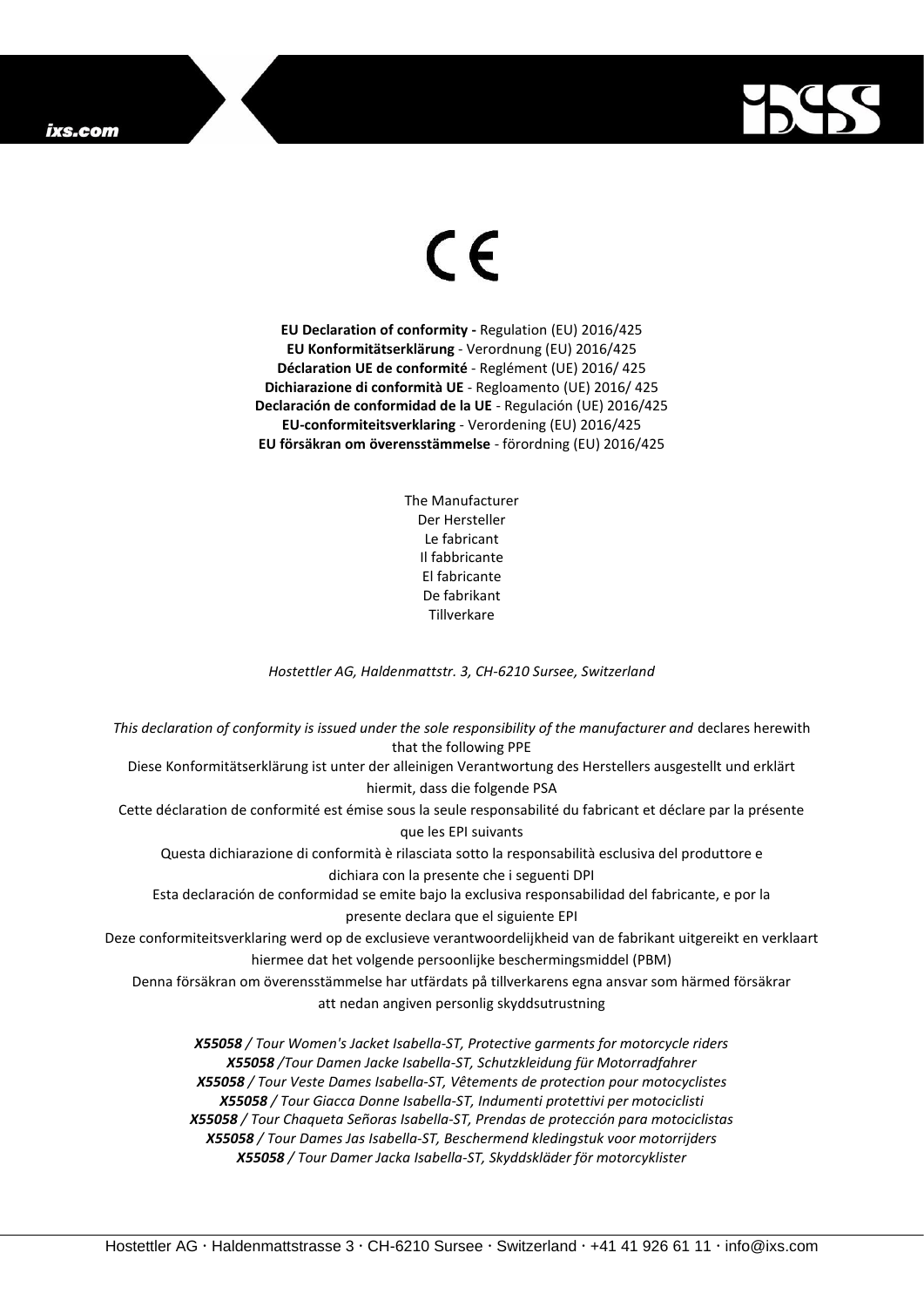



has undergone the EU-type examination conformity assessment procedure (module B) performed by the Notified Body, IDIADA AUTOMOTIVE TECHNOLOGY, S.A. (OC.0164), P. I. L'ALBORNAR, E-43710 Santa Olivia (Tarragona – Spain), which has issued the EU Type Examination Certificate No. MT19110023/1

And is compliant with the following Standard: EN 17092-4:2020 (A)

## hat das EU-Baumusterprüfungs-Konformitätsbewertungsverfahren durchlaufen (Modul B) durchgeführt von der benannten Stelle, IDIADA AUTOMOTIVE TECHNOLOGY, S.A. (OC.0164), P. I. L'ALBORNAR, E-43710 Santa Olivia (Tarragona – Spanien), die die EU-Baumusterprüfbescheinigung Nr. MT19110023/1 ausgestellt hat.

und entspricht der folgenden Norm: EN 17092-4:2020 (A)

a subi la procédure d'évaluation de la conformité pour l'examen de type UE (module B) réalisée par l'organisme notifié, IDIADA AUTOMOTIVE TECHNOLOGY, S.A. (OC.0164), P. I. L'ALBORNAR, E-43710 Santa Olivia (Tarragona – Espagne), qui a délivré le certificat d'examen de type UE n°. MT19110023/1

Et est conforme à la norme suivante: EN 17092-4:2020 (A)

è stato sottoposto alla procedura di valutazione della conformità dell'esame UE del tipo (modulo B) eseguita dall'organismo notificato, IDIADA AUTOMOTIVE TECHNOLOGY, S.A. (OC.0164), P. I. L'ALBORNAR, E-43710 Santa Olivia (Tarragona – Spagna), che ha rilasciato il certificato di esame UE del tipo n. MT19110023/1

Ed è conforme alla seguente norma: EN 17092-4:2020 (A)

ha sido sometido al procedimiento de evaluación de conformidad del examen de tipo UE (módulo B) realizado por el organismo notificado, IDIADA AUTOMOTIVE TECHNOLOGY, S.A. (OC.0164), P. I. L'ALBORNAR, E-43710 Santa Olivia (Tarragona – España), que ha emitido el certificado de examen UE de tipo n.° MT19110023/1

Y cumple con el siguiente estándar: EN 17092-4:2020 (A)

de EG-typekeuring-conformiteitsbeoordelingsprocedure doorlopen (module B) heeft,uitgevoerd door de aangemelde instantie IDIADA AUTOMOTIVE TECHNOLOGY, S.A. (OC.0164), P. I. L'ALBORNAR, E-43710 Santa Olivia (Tarragona – Spanje) die het certificaat van EG-typeonderzoek nr. MT19110023/1 afgegeven heeft,

en voldoet aan de volgende norm: EN 17092-4:2020 (A)